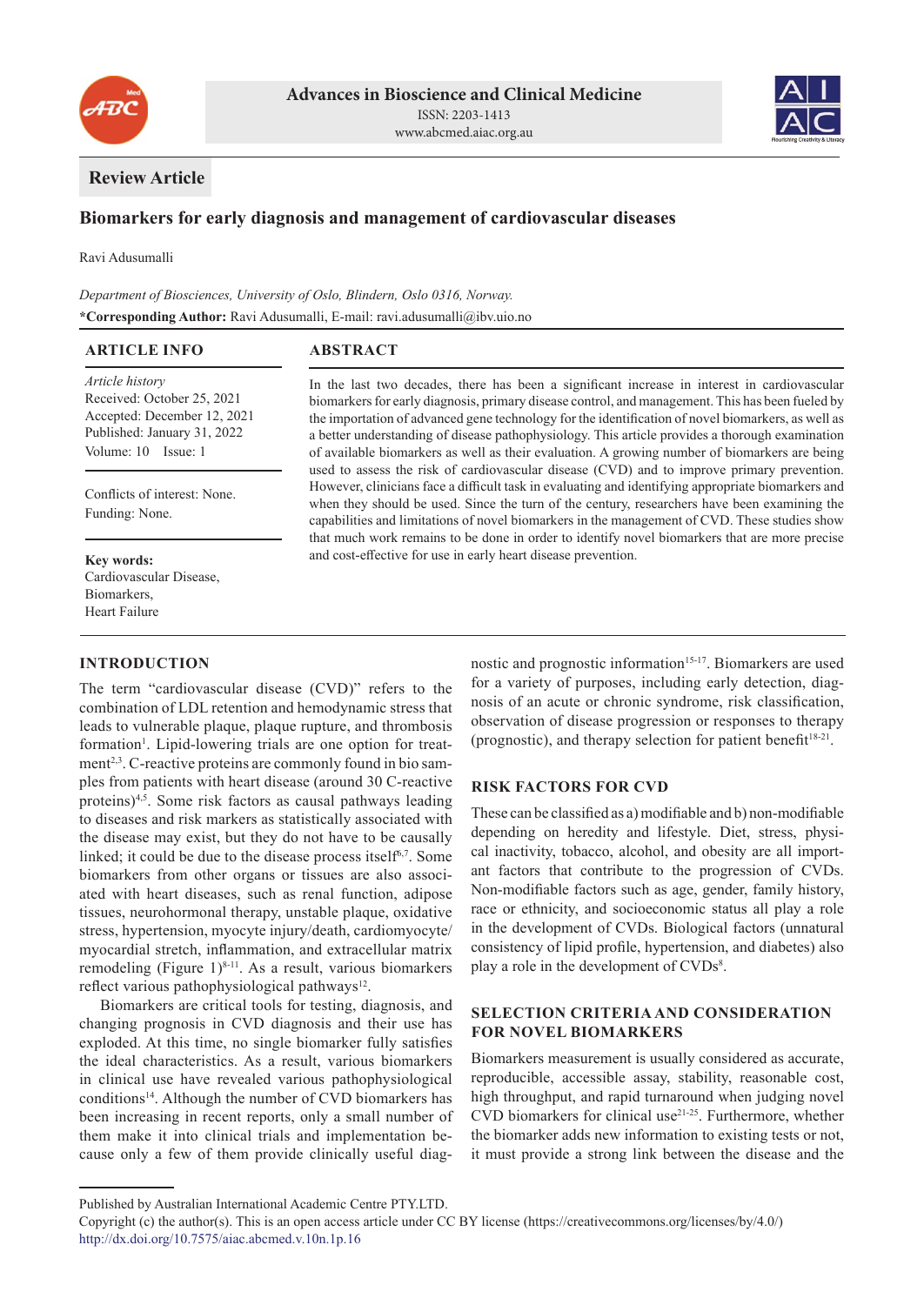biomarker<sup>26-28</sup>. Furthermore, the utility of biomarkers in patient management includes higher-ranking functioning compared to existing tests, evidence that confederated is modifiable with precise therapy, and biomarker-guided triage or supervising that improves care<sup>21,29-31</sup>. The evaluation of ideal biomarkers could be a crucial component of screening, prognosis, and diagnostic strategies (Figure 2). A biomarker can sometimes be anything that reflects a natural process, so it could be genetic markers or soluble biomarkers<sup>32</sup>.

According to Morrow et al. three specific outlines for evaluating biomarkers in general use, the following important key points must be prioritized. These are (a) simple biomarker measurement and handling, (b) what data it contributes to the biomarker, and (c) how it affects management.33-35. The most commonly used biomarker is depicted in the panel below (Figure 3).

The ideal biomarker is used to screen and diagnose a disease, change prognosis, or show how clinical management is affected. In preliminary studies, a few randomized clinical trials may be required for the assessment of biomarkers. However, there is little information about the impact of biomarker-guided strategies on clinical outcomes<sup>33</sup>. Heart failure (B type natriuretic peptides: BNP and N-terminal probrain Natriuretic Peptide: NT-proBNP) and acute coronary syndromes (cardiac troponins T and I) are two cardiac markers used in clinical practice (Figure  $3)^{21,22,29,37-39}$ . The latter case is used for prognosis estimation, acute patient evaluation, and personalized medicine for therapy guidance and monitoring<sup>40-43</sup>.

## **COVID 19 AND CARDIOVASCULAR DISEASE**

COVID-19 was formerly assumed to be a mild form of interstitial pneumonia, but it has now been categorized as a vascular disease owing to substantial consequences and reasons of mortality, including myocardial damage, venous thromboembolism, arrhythmias, and acute coronary syndrome<sup>44,45</sup>. The interaction of the viral spike (S) protein with angiotensin-converting enzyme 2 (ACE2), which mediates virus entry into host cells, is likely to be the cause of COVID-19's cardiovascular disease manifestations<sup>46</sup>. Endothelial cells of the lungs, heart, kidneys, liver, and intestines express ACE2 receptors in high amounts. In humans, the SARS-CoV-2 virus may infect endothelium cells and produce severe illnesses. The discovery of endothelial cell damage in diverse organs' circulatory beds sheds light on hitherto inexplicable symptoms and clinical outcomes mentioned in early COVID-19 pandemic reports<sup>45,46</sup>. The observation of endothelial cell damage in human organs (lungs, heart and kidney) vascular beds sheds light on hitherto unexplained symptoms and clinical outcomes recorded in early COVID-19 pandemic reports. Patients with pre-existing cardiovascular illness are more likely to have negative results in COVID-19, which might be explained by viral endothelium damage<sup>45</sup>. According to recent research, thrombosis has become a common connecting factor for a variety of symptoms that were previously unrelated to COVID-1947. Deep vein thrombosis (DVT) was found in 58 percent of COVID-19 autopsies, which was worsened by lethal venous thromboembolism (VTE) in 30 percent of patients. In addition, the other 30% of patients in this initial cohort suffered from sudden cardiac death and renal infarc-



**Figure 1.** Biomarker classification based on CVD pathophysiological processes. The illustration has been adapted and modified from<sup>13</sup>. Abbreviations: Fetal alcohol syndrome (FAS), Interleukin (IL), Interleukin 1 receptor-like protein/suppression of tumorigenicity 2 (ST2), C-reactive protein (CRP), Growth/differentiation factor 15 (GDF15), Tumor necrosis factor-α (TNF-α), Lipoprotein-associated phospholipase A2 (LP-A2), Chitinase-3-Like Protein 1 (YKL-40), Mid-regional proadrenomedullin (MRproADM), Tissue inhibitor of metalloproteases (TIMPS), Procollagen 1 C-type terminal propeptide (PICP), C-terminal telopeptide of collagen type I (CITP), Type III procollagen peptide (PIIINP), Soluble protein acidic rich in cysteine (SPARC), Connective tissue growth factor (CTGF), Myeloperoxidase (MPO), Low density lipoprotein (LDL), N-terminal pro b-type natriuretic peptide (NT-proBNP), soluble suppression of tumorigenicity 2 (sST2), Brain natriuretic peptide (BNP), Mid-regional pro atrial natriuretic peptide (MR-proANP), Soluble fetal alcohol syndrome (sFAS), Creatine kinase-MB (CK-MB), Soluble TNF-related apoptosis-inducing ligand (sTRAIL), Heat shock protein -60 (HSP-60)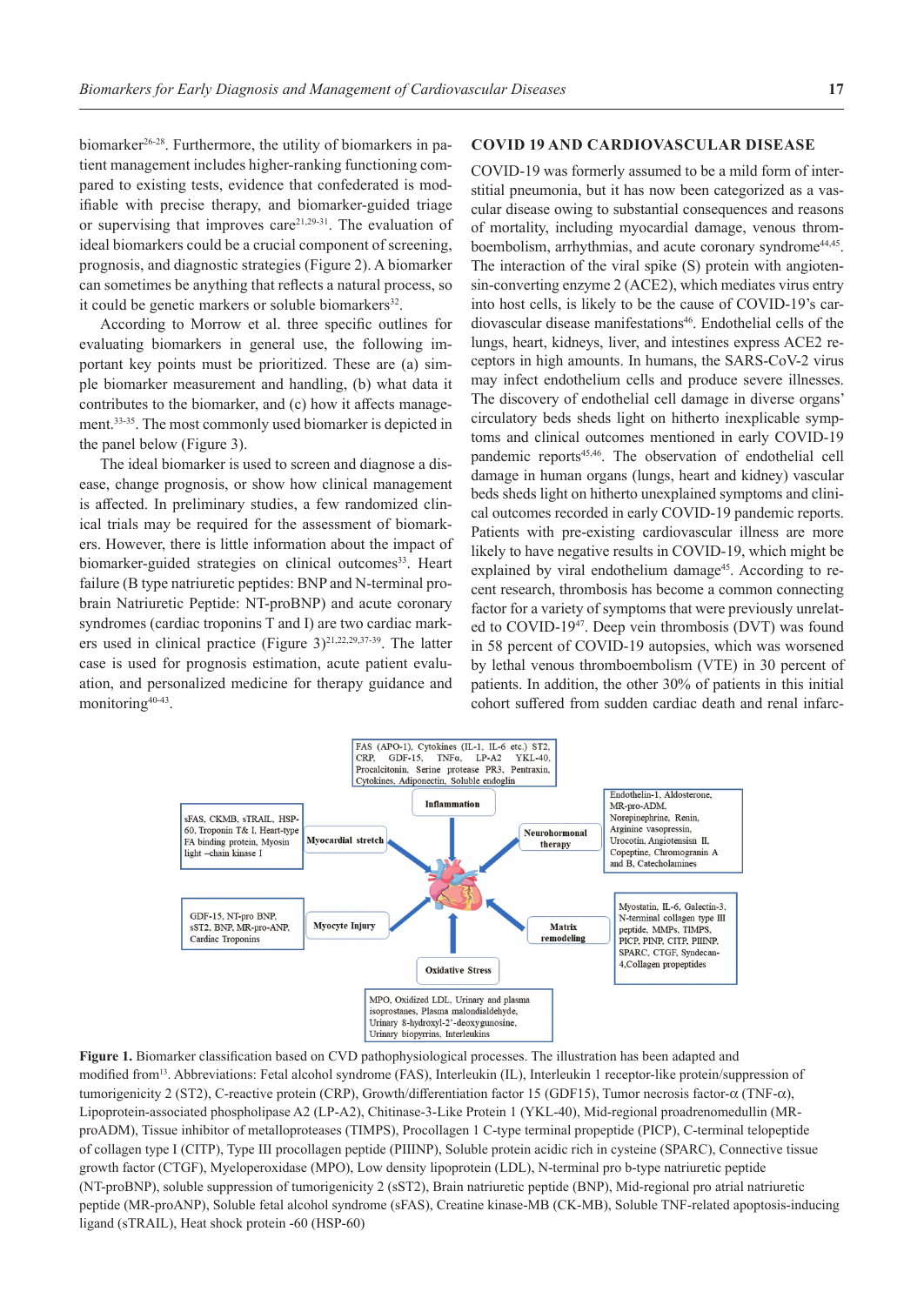

**Figure 2.** Characteristics of a novel biomarker that are ideal for a specific application. The image has been modified and adapted from<sup>15</sup>



**Figure 3.** The top five biomarkers for primary detection and prevention of cardiovascular disease are the most widely used. The image has been changed and adapted from<sup>33,36</sup>

tion sequelae<sup>45</sup>. Cardiovascular biomarkers, especially D-dimer and troponin, seems to be exceptionally potent prognostic indicators, suggesting that more proactive treatments and coverings are required to limit arterial/venous occlusion and heart muscle infarction<sup>45,48</sup>. The levels of D-dimer, lactate dehydrogenase (LDH), and the aspartate transaminase to alanine transaminase ratio (AST–ALT) in the blood profile of COVID 19 patients show significant variability, indicating the severity of infection<sup>49</sup>.

## **CONCLUSION**

Biomarkers hold out the promise of more precise and earlier risk stratification for CVDs. It also helps with disease screening, such as myocardial infarction and heart failure, and has been extensively researched. It also aids in the early detection and prevention of cardiovascular disease. Unfortunately, no single potential biomarker has emerged to best screen for CVD disease, and none of them has enough sensitivity or precision to be useful. Biomarkers that are currently available are more biased and have a wide range of results during screening and prognosis. As a result, future strategies will primarily focus on unbiased approaches, which means that risk factors will be solved using proteomics or metabolomics approaches, as well as larger biomarker screening<sup>50</sup>.

#### **Declarations**

The author have no conflicts of interest to declare.

## **REFERENCES**

- 1. Borén J, Chapman MJ, Krauss RM, et al. Low-density lipoproteins cause atherosclerotic cardiovascular disease: pathophysiological, genetic, and therapeutic insights: a consensus statement from the European Atherosclerosis Society Consensus Panel. *European Heart Journal.* 2020;41(24):2313-2330.
- 2. Lewis SJ. Lipid-lowering therapy: who can benefit? *Vascular health and risk management.* 2011;7:525-534.
- 3. Petersen LK, Christensen K, Kragstrup J. Lipid-lowering treatment to the end? A review of observational studies and RCTs on cholesterol and mortality in 80+-year olds. *Age and ageing.* 2010;39(6):674-680.
- 4. Sproston NR, Ashworth JJ. Role of C-Reactive Protein at Sites of Inflammation and Infection. *Frontiers in Immunology.* 2018;9(754).
- 5. Ridker PM. C-reactive protein, inflammation, and cardiovascular disease: clinical update. *Texas Heart Institute journal.* 2005;32(3):384-386.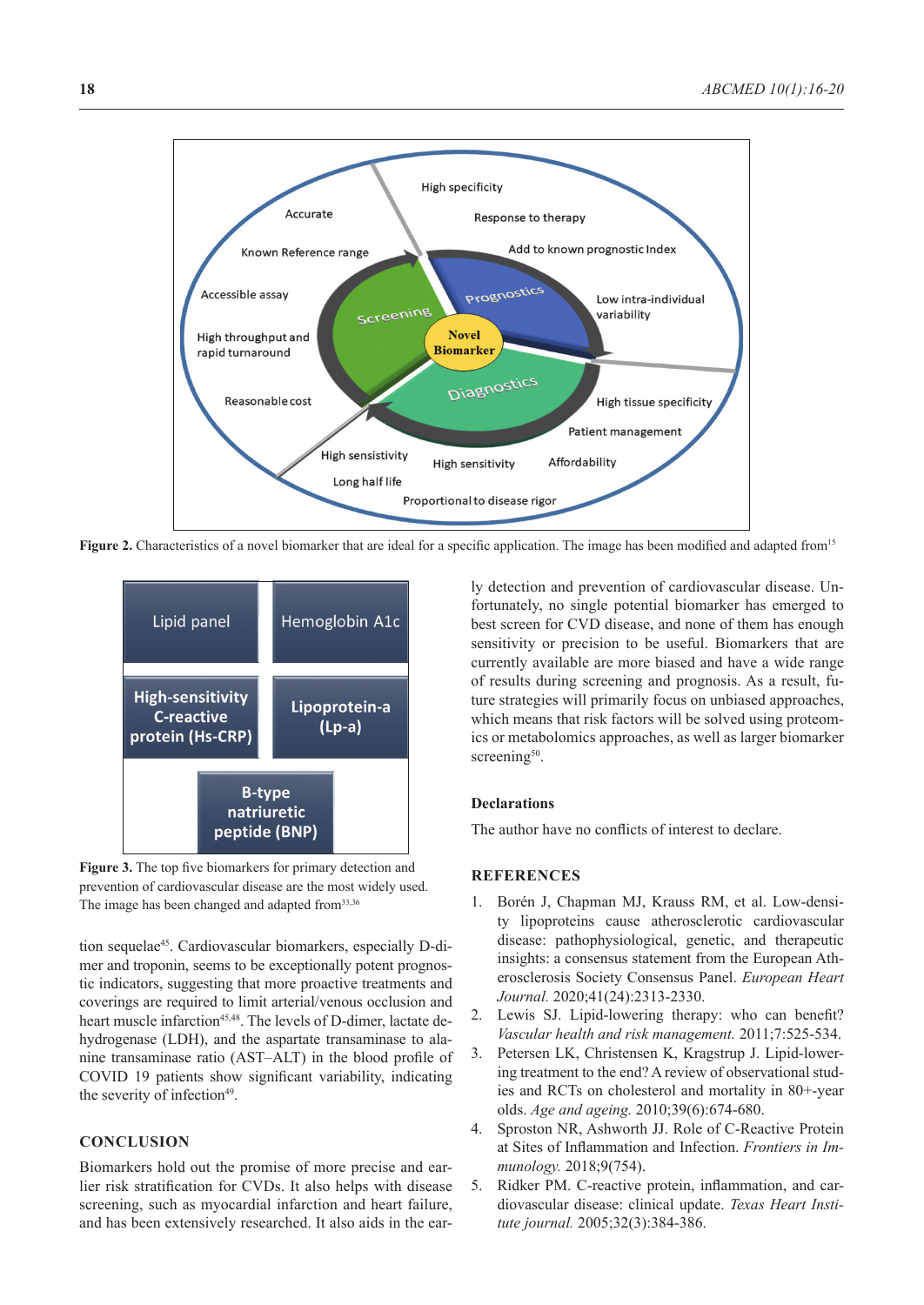- 6. Censin JC, Peters SAE, Bovijn J, et al. Causal relationships between obesity and the leading causes of death in women and men. *PLoS genetics.* 2019;15(10):e1008405-e1008405.
- 7. Meijer A, Zuidersma M, de Jonge P. Depression as a non-causal variable risk marker in coronary heart disease. *BMC Medicine.* 2013;11(1):130.
- 8. Parsanathan R, Jain SK. Novel Invasive and Noninvasive Cardiac-Specific Biomarkers in Obesity and Cardiovascular Diseases. *Metabolic Syndrome and Related Disorders.* 2019;18(1):10-30.
- 9. Gorini S, Marzolla V, Mammi C, Armani A, Caprio M. Mineralocorticoid Receptor and Aldosterone-Related Biomarkers of End-Organ Damage in Cardiometabolic Disease. *Biomolecules.* 2018;8(3):96.
- 10. Gianazza E, Brioschi M, Fernandez AM, et al. Lipid Peroxidation in Atherosclerotic Cardiovascular Diseases. *Antioxidants & Redox Signaling.* 2020.
- 11. Filardi T, Ghinassi B, Di Baldassarre A, et al. Cardiomyopathy Associated with Diabetes: The Central Role of the Cardiomyocyte. *International journal of molecular sciences.* 2019;20(13):3299.
- 12. Sanders-van Wijk S, van Empel V, Davarzani N, et al. Circulating biomarkers of distinct pathophysiological pathways in heart failure with preserved vs. reduced left ventricular ejection fraction. *European Journal of Heart Failure.* 2015;17(10):1006-1014.
- 13. Ahmad T, Fiuzat M, Felker GM, O'Connor C. Novel biomarkers in chronic heart failure. *Nat Rev Cardiol.*  2012;9(6):347-359.
- 14. Kim S-H, Weiß C, Hoffmann U, Borggrefe M, Akin I, Behnes M. Advantages and Limitations of Current Biomarker Research: From Experimental Research to Clinical Application. *Current pharmaceutical biotechnology.*  2017;18(6):445-455.
- 15. Dhingra R, Vasan RS. Biomarkers in cardiovascular disease: Statistical assessment and section on key novel heart failure biomarkers. *Trends in cardiovascular medicine.* 2017;27(2):123-133.
- 16. Davis KD, Aghaeepour N, Ahn AH, et al. Discovery and validation of biomarkers to aid the development of safe and effective pain therapeutics: challenges and opportunities. *Nature Reviews Neurology.* 2020;16(7):381-400.
- 17. Wang J, Tan G-J, Han L-N, Bai Y-Y, He M, Liu H-B. Novel biomarkers for cardiovascular risk prediction. *Journal of geriatric cardiology: JGC.* 2017;14(2):135-150.
- 18. Dhama K, Latheef SK, Dadar M, et al. Biomarkers in Stress Related Diseases/Disorders: Diagnostic, Prognostic, and Therapeutic Values. *Frontiers in molecular biosciences.* 2019;6:91-91.
- 19. Nadar SK, Shaikh MM. Biomarkers in Routine Heart Failure Clinical Care. *Cardiac failure review.*  2019;5(1):50-56.
- 20. Richards AM. Future biomarkers in cardiology: my favourites. *European Heart Journal Supplements.*  2018;20(suppl\_G):G37-G44.
- 21. Morrow DA, Sabatine, M.S. and de Lemos, J.A. Moving toward Personalized Medicine. In: *Biomarkers in Heart Disease.*2008:205-227.
- 22. Morrow D, Lemos J. Benchmarks for the Assessment of Novel Cardiovascular Biomarkers. *Circulation.*  2007;115:949-952.
- 23. Sturgeon C, Hill R, Hortin GL, Thompson D. Taking a new biomarker into routine use--a perspective from the routine clinical biochemistry laboratory. *Proteomics Clinical applications.* 2010;4(12):892-903.
- 24. Füzéry AK, Levin J, Chan MM, Chan DW. Translation of proteomic biomarkers into FDA approved cancer diagnostics: issues and challenges. *Clinical proteomics.*  2013;10(1):13-13.
- 25. Rifai N, Gillette MA, Carr SA. Protein biomarker discovery and validation: the long and uncertain path to clinical utility. *Nature Biotechnology.* 2006;24(8):971-983.
- 26. Wang TJ. Assessing the role of circulating, genetic, and imaging biomarkers in cardiovascular risk prediction. *Circulation.* 2011;123(5):551-565.
- 27. Seyhan AA, Carini C. Are innovation and new technologies in precision medicine paving a new era in patients centric care? *Journal of Translational Medicine.* 2019;17(1):114.
- 28. Vasan Ramachandran S. Biomarkers of Cardiovascular Disease. *Circulation.* 2006;113(19):2335-2362.
- 29. King K, Grazette LP, Paltoo DN, et al. Point-of-Care Technologies for Precision Cardiovascular Care and Clinical Research: National Heart, Lung, and Blood Institute Working Group. *JACC Basic to translational science.* 2016;1(1-2):73-86.
- 30. Morrow David A, de Lemos James A. Benchmarks for the Assessment of Novel Cardiovascular Biomarkers. *Circulation.* 2007;115(8):949-952.
- 31. Ho D, Quake SR, McCabe ERB, et al. Enabling Technologies for Personalized and Precision Medicine. *Trends in Biotechnology.* 2020;38(5):497-518.
- 32. Gilstrap LG, Wang TJ. Biomarkers and Cardiovascular Risk Assessment for Primary Prevention: An Update. *Clinical Chemistry.* 2012;58(1):72-82.
- 33. Gilstrap LG, Wang TJ. Biomarkers and cardiovascular risk assessment for primary prevention: an update. *Clin Chem.* 2012;58(1):72-82.
- 34. Vasan R. Biomarkers of Cardiovascular Disease: Molecular Basis and Practical Considerations. *Circulation.*  2006;113:2335-2362.
- 35. Morrow DA, de Lemos JA. Benchmarks for the assessment of novel cardiovascular biomarkers. *Circulation.*  2007;115(8):949-952.
- 36. Kohli P. The Top 5 Biomarkers in Cardiovascular Disease Prevention. *Practical Cardiology.* 2017.
- 37. Horgan D, Ciliberto G, Conte P, et al. Bringing Greater Accuracy to Europe's Healthcare Systems: The Unexploited Potential of Biomarker Testing in Oncology. *Biomedicine Hub.* 2020;5(3):1-42.
- 38. Hampel H, O'Bryant SE, Molinuevo JL, et al. Bloodbased biomarkers for Alzheimer disease: mapping the road to the clinic. *Nature reviews Neurology.*  2018;14(11):639-652.
- 39. Scirica BM. Acute Coronary Syndrome: Emerging Tools for Diagnosis and Risk Assessment. *Journal of the American College of Cardiology.* 2010;55(14):1403-1415.